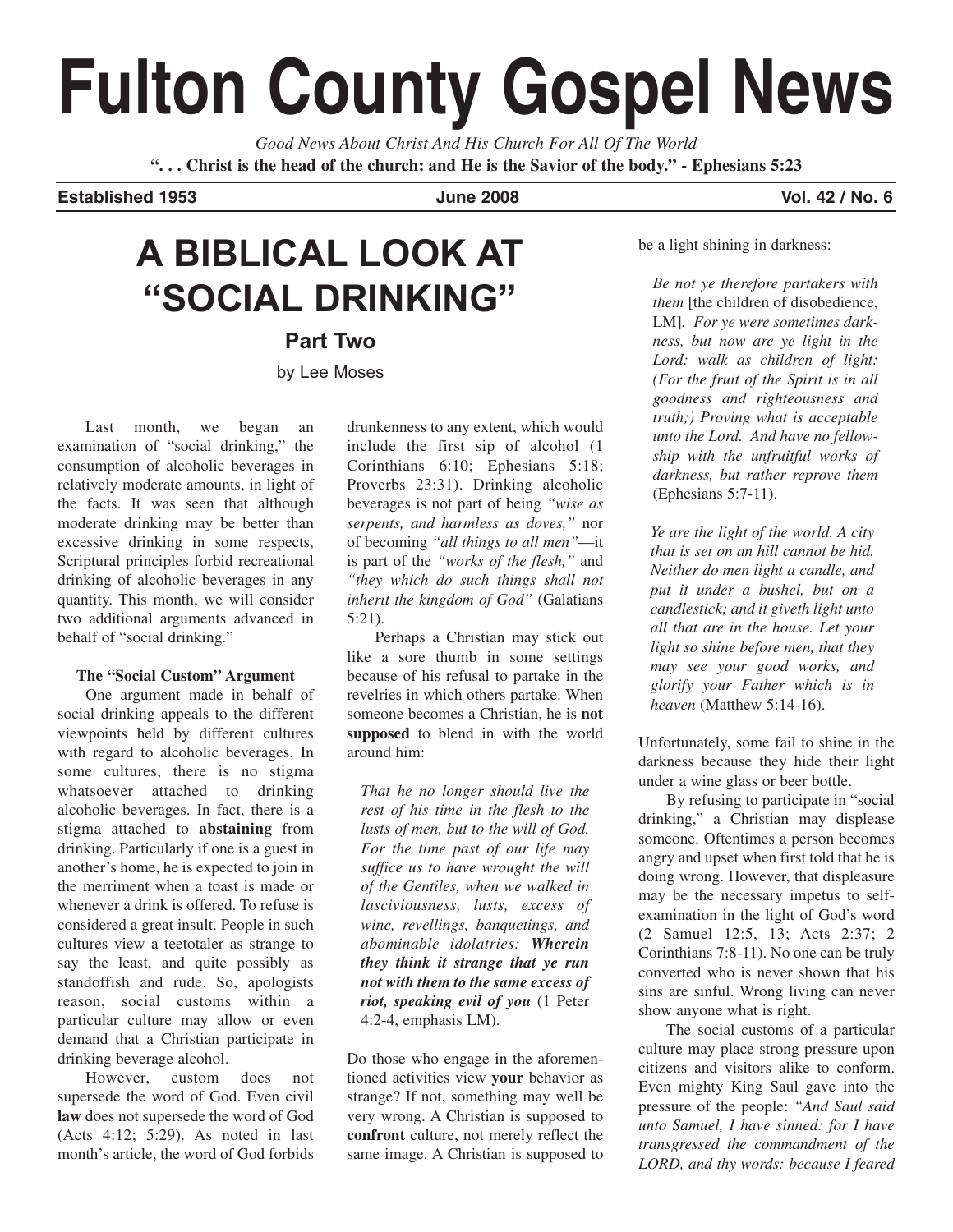#### **FULTON COUNTY GOSPEL NEWS** USPS Publication #211780

. . . is a Periodical publication issued monthly by the Church of Christ at Third and Bethel (P.O. Box 251), Mammoth Spring, AR 72554-0251. **POSTMASTER: Please mail all changes of address to the above address.**

**FCGN** is mailed free of charge to any who care to receive it. We will be happy to add any names to the regular mailing list. If you send in a name we must have a complete address, including number and street name, or R.R. or HCR number, plus box number, or a P.O. Box number and the **NINE DIGIT ZIP CODE**. This paper is supported by voluntary contributions for which we are grateful. Financial information will be furnished upon request. **Mail all address corrections or manuscripts to:**

# **FULTON COUNTY GOSPEL NEWS** P.O. Box 251

Mammoth Spring, AR 72554

| Lee Moses $\dots\dots\dots\dots\dots\dots$ . EDITOR |
|-----------------------------------------------------|
|                                                     |
|                                                     |
| Website www.fultoncountygospelnews.org              |
|                                                     |
| $E$ -Mail $\dots \dots \dots$ halopages @ yahoo.com |

# *continued from page 1*

*the people, and obeyed their voice"* (1 Samuel 15:24). When he gave in, he sinned against the Lord. But as strong as the pressure might be, no one has to give in and sin against the Lord to "fit in" with others. Consider the culture in which Daniel, Hananiah, Mishael, and Azariah found themselves. They were taken from their homeland and placed into a culture that demanded actions they knew to be wrong. Even the law demanded that they do what was wrong before God. Thus, *"Daniel purposed in his heart that he would not defile himself with the portion of the king's meat, nor with the wine which he drank: therefore he requested of the prince of the eunuchs that he might not defile himself"* (Daniel 1:8). His three friends must have similarly purposed in their hearts, for they refused to conform to the culture even if it meant their deaths (3:18). Likewise, a Christian must purpose in his heart that he will not defile himself with alcoholic beverages, regardless of the social customs of the culture in which he finds himself.

# **"Jesus Turned Water into Wine"**

If there is one favorite "sugarstick" Bible passage of social drinkers, it would have to be John 2:1-11. This passage speaks of Christ's first miracle, in which He turned water into wine at a marriage in Cana of Galilee. The reasoning is simple: If Jesus provided an alcoholic beverage at this marriage, then He condoned the recreational use of alcoholic beverages. And, obviously, if Jesus condoned the recreational use of alcoholic beverages, then the recreational use of alcoholic beverages is permitted, at least in some quantity. However, this argument falls flat because its major premise is false— Jesus most certainly did **not** provide an alcoholic beverage at the marriage recorded in John 2:1-11.

# *"Wine" As It Is Used in the Bible*

When modern English-speaking people hear the word "wine," they immediately envision an intoxicating beverage. However, ancient Hebrew and Greek, the original languages of the Bible, used the same words to refer to intoxicating wine and to non-intoxicating wine, to fermented wine and to **unfermented grape juice**.

The two daughters of Lot conspired to intoxicate and deceive their father, saying, *"Come, let us make our father drink wine"* (Genesis 19:32). This word (Hebrew *yayin*) is by far the most common word in the Bible for wine, in this context clearly referring to intoxicating fermented wine. However, the Bible elsewhere uses the same word to refer to non-intoxicating wine: *"The treaders shall tread out no wine in their presses"* (Isaiah 16:10; compare with Jeremiah 48:33). When the grapes are first pressed, the must that comes forth has not begun the process of fermentation—yet the Bible calls it *wine*. Governor Gedaliah told the people of Judah, *"gather ye wine, and summer fruits, and oil, and put them in your vessels"* (Jeremiah 48:10), which they also did (verse 12). Thus, even the grapes on the vine are called wine.

Other words translated *wine* can similarly refer to non-intoxicating grape juice. Isaiah 27:2 speaks of *"[a] vine-*

*yard of red wine"* (Hebrew *chemer*)*.* Surely this "wine" that is still in the vineyard could not intoxicate anyone. Joel prophesied, *"The field is wasted, the land mourneth; for the corn is wasted: the new wine* (Hebrew *tiyrosh*) *is dried up, the oil languisheth?* (1:10). The term *new wine* refers to fresh grape juice that has not begun to ferment, made all the clearer by its portrayal here of never having left the vine; as with Isaiah 65:8: *"As the new wine is found in the cluster* . . .*"* The Israelites of the restoration vowed to bring an offering into the temple: *"For the children of Israel and the children of Levi shall bring the offering of the corn, of the new wine, and the oil, unto the chambers, where are the vessels of the sanctuary, and the priests that minister, and the porters, and the singers: and we will not forsake the house of our God"* (Nehemiah 10:39, emphasis LM). Again, n*ew wine* refers to grape juice that has not yet fermented, and since it was to be brought into the temple it could not be **allowed** to ferment—the priests could have neither *"wine nor strong drink"* when in the temple (Leviticus 10:9).

Some insist that Bible references to wine must refer exclusively to intoxicating wine because, they claim, grape juice would ferment too quickly to preserve unfermented. They voice skepticism as to whether ancient inhabitants of Palestine had the ability to prevent fermentation. Such skeptics might be better served to ask whether the ancients had the ability to **produce** proper fermentation.

Fermenting wine is a science. There are four factors essential to fermentation:

(1) There must be both sugar matter and yeast.1

(2) The temperature should not be below 50º nor above 70 or 75º.2

(3) The juice must be of a certain consistency. Thick syrup will not undergo fermentation. An excess of sugar is unfavorable to this process. Too little sugar or too much water will be deficient to produce a liquor that will keep.3 The particularly sweet grapes of Palestine would not lend themselves to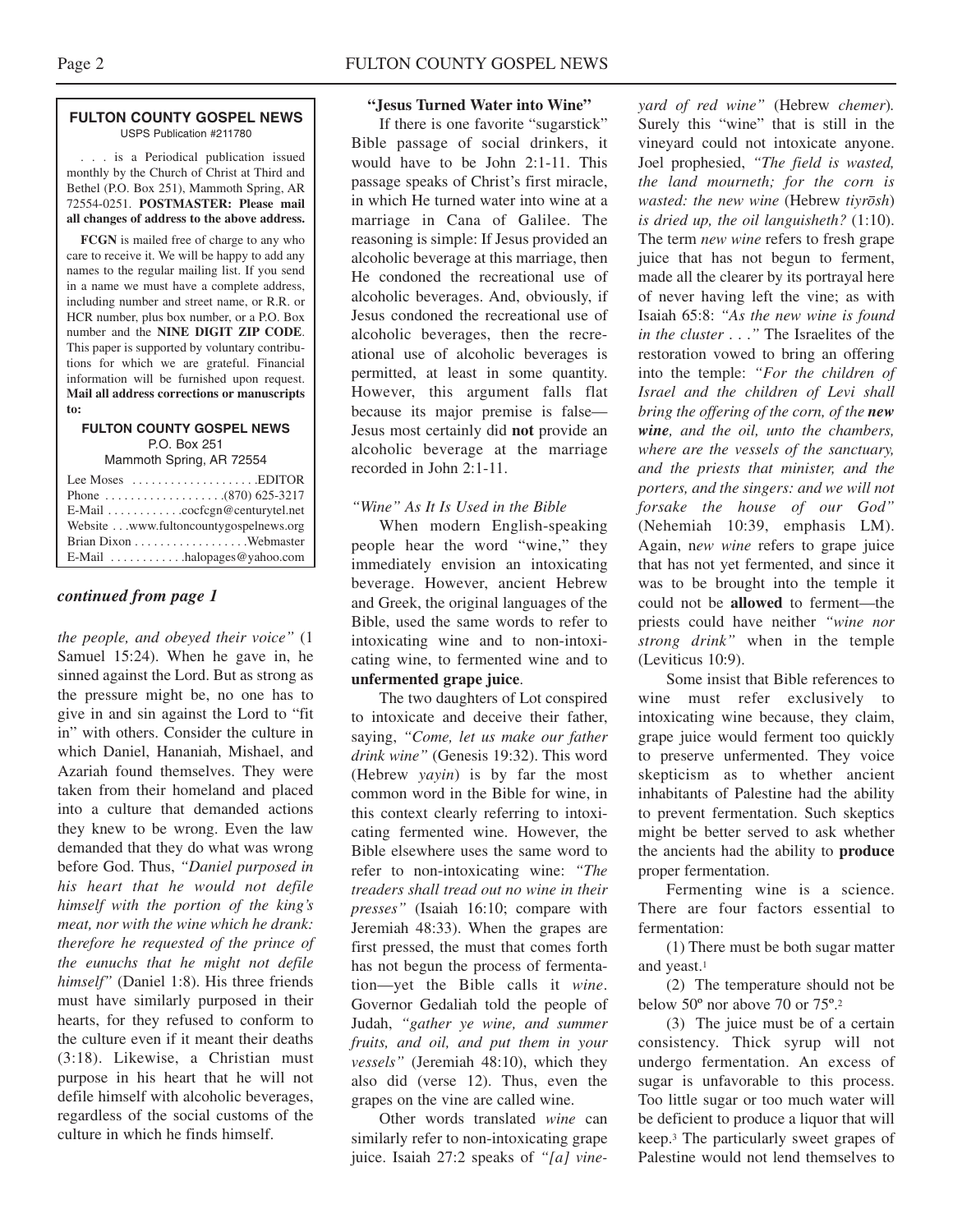fermentation: "Due to the high sugar content, grape juice from these grapes does not ferment well *naturally*."4

(4) The amount of yeast must also be well regulated. Too much or too little will impede and prevent fermentation.<sup>5</sup> Modern winemakers know that the right yeast must be added for proper fermentation. Grapes from the vineyard usually only have low-alcohol-tolerant yeasts. "[G]ood, alcohol-tolerant wine yeasts 'are inhabitants of wineries, not grapes on the vine.'"6

Without these factors in place, wine will not ferment. Even the fermented wine of which the Bible speaks would not have had comparable intoxicating properties to wine commonly found today:

The distillation process whereby extra alcoholic potency is artificially applied to modern wines was not discovered until between the ninth to the eleventh centuries A.D.—long after the biblical periods closed. Alcoholic wine of the potency of modern wines was not available in biblical times!7

As the ancients often found sweet, unfermented wine preferable, they could take and did take steps to prevent fermentation. They could seal the grape juice in an airtight vessel, boil the juice down, or filter the gluten or yeast—any of these would prevent fermentation.8

In the centuries before Christ, it became common to dilute wine with water. Second Maccabees 15:39 calls undiluted wine "hurtful," or "distasteful";9 yet says, "wine mingled with water is pleasant, and delighteth the taste." In the following centuries, such dilution became taken for granted, and rabbinical writing forbade saying a blessing over undiluted wine.10

The New Testament refers to wine almost exclusively with the Greek word *oinos*. Ancient Greek did have a specific word for unfermented grape juice  $(trux)^{11}$ ; however, this word is nowhere found in the New Testament or in contemporary literature written in Greek. It seems to have been an obsolete word by the time the New Testament

was written, and quite possibly by the time the Old Testament was translated into Greek in the third to second centuries B.C. Nonetheless, *oinos* encompasses the vast range of *wine* known to the ancients. *Oinos* is defined primarily as "a beverage made from fermented juice of the grape," yet it can go as far as meaning "the plant that makes the production of wine possible."12 Thus, it "comprehend[s] every sort of wine,"13 including "must, new wine."14 This is the word that describes the *wine* the Lord transformed from water in John 2:1-11.

Considering all this, when one encounters the word *wine* in the Biblical text, he must let context dictate which meaning is intended—intoxicating or non-intoxicating.

# *Christ's Nature and Mission*

When one considers Christ's nature and mission, it is all the more astounding that some attempt to justify "social drinking" by His first miracle at Cana. His nature and mission simply do not comport with the notion of His providing an intoxicating beverage at this marriage feast.

First, consider the quantity of the wine that Jesus provided. The Biblical record states that He filled six waterpots containing two or three firkins apiece (John 2:6). The six waterpots together provided a minimum of 108 gallons up to **162 gallons of wine**.15 Consider what a great quantity this is. For argument's sake, assume He provided the lower number (although He obviously provided more). There are 15 1/2 gallons in one keg, so He would have provided approximately **seven kegs** of wine—would He have provided this much intoxicating wine? And this for a group that had already *"well drunk"* (*"drunk freely,"* American Standard Version), and finished all the wine that the host had thought sufficient? (John 2:10, 3). No longer are we looking at justification for drinking only in moderate amounts. If Jesus provided intoxicating wine at this feast, He justified drinking oneself into oblivion.

Was Jesus such a man? Jesus may not have been bound under the Naziritic

oath that John the baptizer was, forbidding **any** consumption of the grape (Numbers 6:3; Luke 1:15 [according to Lightfoot, this prohibition forbade John from drinking old wine **and new wine**<sup>16</sup>]; compare with 7:32-34). However, Jesus **was** bound under the Old Testament of Moses (Matthew 5:17; Galatians 4:4). The Old Testament condemned drunkenness (as does the New Testament), and it condemned those who provided the drink that made others drunken: *"Woe unto him that giveth his neighbour drink, that puttest thy bottle to him, and makest him drunken also, that thou mayest look on their nakedness!"* (Habakkuk 2:15). Jesus Christ certainly was **not** such a man—He "knew no sin" (2 Corinthians 5:21); He *"did no sin"* (1 Peter 2:22); He was *"without blemish and without spot"* at His death (1:19); *"in him is no sin"* (1 John 3:5); He is *"without sin"* (Hebrews 4:15); He is *"holy, harmless, undefiled, separate from sinners, and made higher than the heavens"*! (7:26).

How would providing such a quantity of intoxicating beverage comport with Christ's mission on the earth? Christ was sent to earth *"to preach the kingdom of God"* (Luke 4:43), and He came *"to seek and to save that which was lost"* (19:10). Really, He accomplished both jointly—He sought and saved the lost by preaching and preparing for the then imminent kingdom of God, the church (Mark 1:14-15; Acts 2:41, 47). Yet, if He provided intoxicating wine at the marriage in Cana, He **hindered** the guests from entering into the kingdom of God and receiving the salvation of their souls. As Paul wrote,

# *Know ye not that the unrighteous*

*shall not inherit the kingdom of God? Be not deceived: neither fornicators, nor idolaters, nor adulterers, nor effeminate, nor abusers of themselves with mankind, Nor thieves, nor covetous, nor drunkards, nor revilers, nor extortioners, shall inherit the kingdom of God* (1 Corinthians 6:9-10, emphases LM).